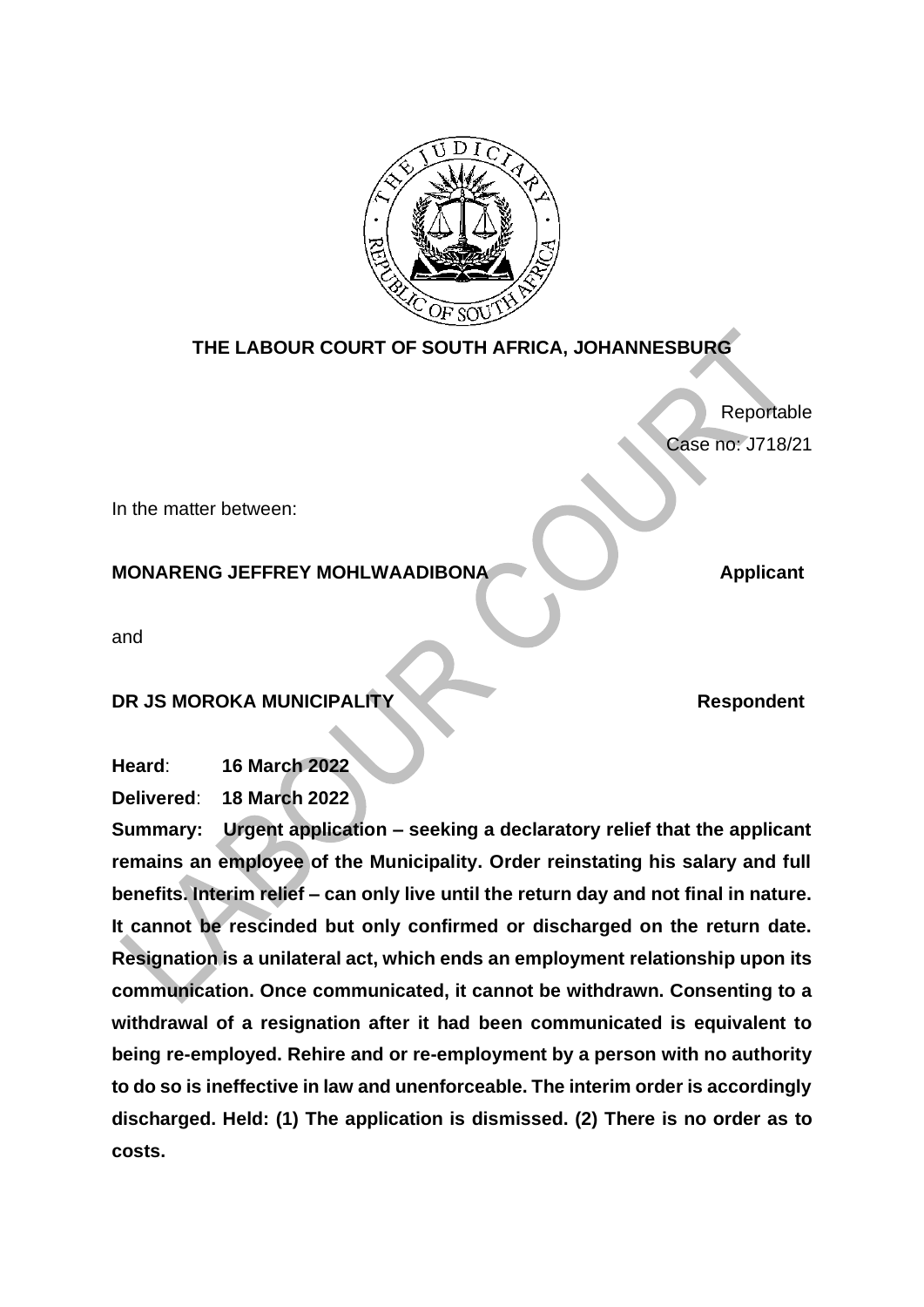## **JUDGMENT**

### **MOSHOANA, J**

#### Introduction

[1] On 2 July 2021, this Court made an interim order. The essence of the interim order was that Mr Monareng Jeffrey Mohlwaadibona (Monareng) was declared to be still an employee of Dr JS Moroka Municipality (Moroka). For that interim period, Monareng's terminated salary was declared invalid and set aside. His full salary was reinstated effective 24 May 2021. That order was returnable on 2 December 2021. On the return day, the learned Acting Justice Tulk extended the order to 16 March 2022. On this day, Monareng sought a final confirmation of the order and Moroka sought a discharge of the order and costs. This Court was advised that the interim order was not complied with and Monareng launched contempt proceedings for that. In my view, it is a waste of judicial resources to seek a contempt order for an order that is susceptible to being altered. Given the view I take at the end of this matter, it must follow that Monareng must withdraw the contempt proceedings. Moroka is to blame. Instead of anticipating the return date, it got involved in a number of unnecessary applications. In all probabilities, this matter could have been finalised in the Labour Court shortly after 2 July 2021.

## Background facts

[2] To a large degree, the facts appertaining this matter are common cause. Thus, it is accordingly unnecessary in this judgment to traverse the facts in full. It suffices to mention that in February 2019, Moroka employed Monareng as a Deputy Financial Officer. On 17 January 2020, Moroka was placed under administration in terms of the provisions of section 139 (1) (b) of the Constitution of the Republic of South Africa, 1996. Resultantly, Mr B M Mhlanga (Mhlanga)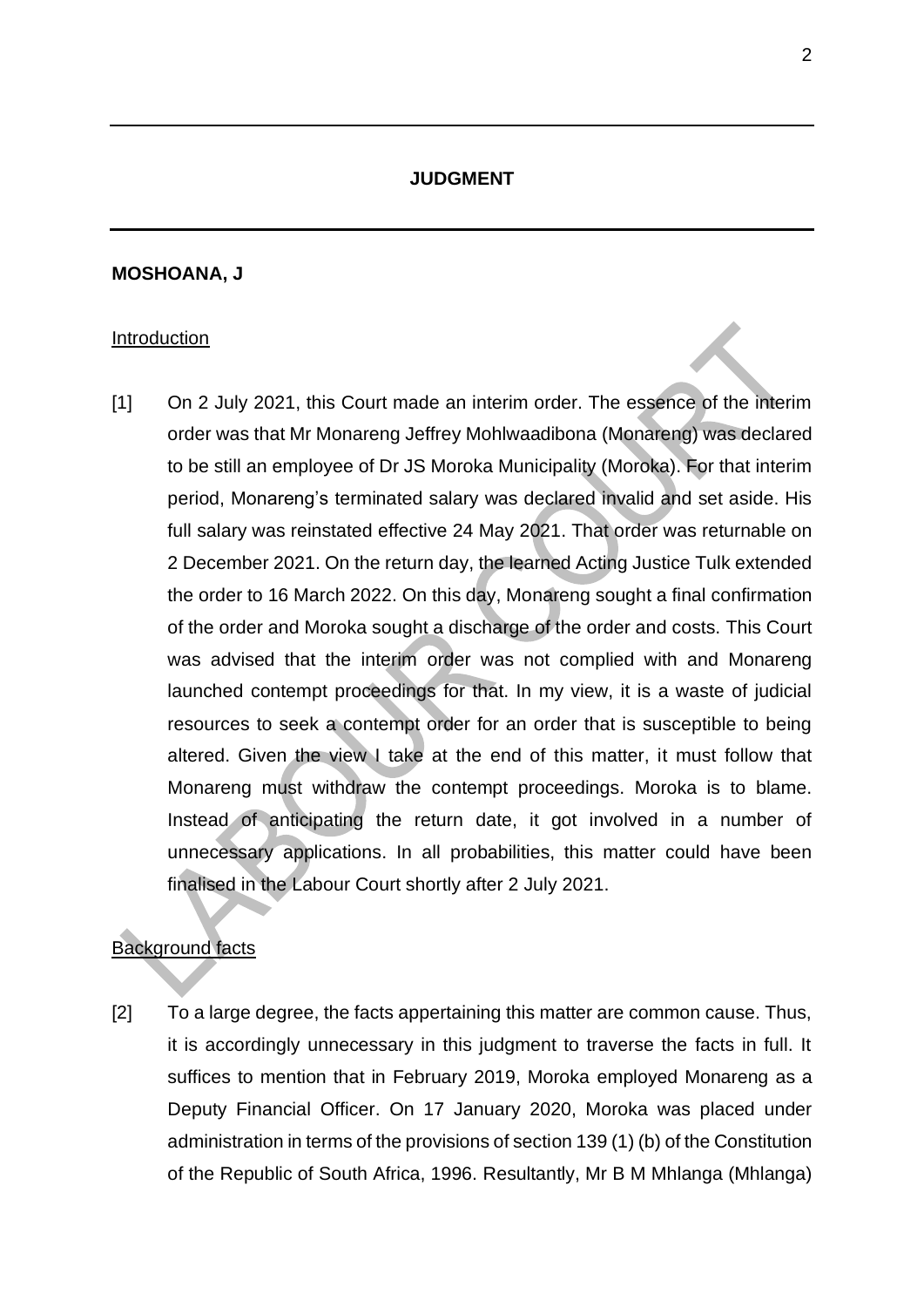was appointed as an administrator of Moroka effective 17 January 2020. Prior thereto, on 08 January 2020, the municipal council of Moroka had resolved to terminate the employment contract of its municipal manager. On appointment, Mhlanga was bestowed with the powers of the municipal manager of Moroka.

- [3] On 1 April 2021, Monareng tendered his resignation with immediate effect due to ill health. The resignation letter was addressed to Mhlanga. On 15 April 2021, Monareng sought to withdraw the resignation. He awaited the acceptance of his withdrawal in order for him to resume his duties on 19 April 2021. On 15 April 2021, Mhlanga responded to Monareng and informed him that his withdrawal is not accepted and that he should not present himself on 19 April 2021. On Monareng's version, he only received the response dated 15 April 2021 on 23 April 2021 after he had reported for duty on 19 April 2021 without any objection from Mhlanga.
- [4] On 25 April 2021, the usual payday at Moroka, Monareng received his salary. Monareng opted to take legal advice after receiving the letter of response on 23 April 2021. His attorneys addressed correspondence to Mhlanga and made certain demands. On 30 April 2021, the municipal council of Moroka resolved to appoint one Mr Segoane (Segoane) as an acting municipal manager. It is apparent that Segoane declined the appointment, as a result of which, the Executive Mayor appointed one Mr Monkoe (Monkoe) as an acting municipal manager from 6 May 2021.
- [5] On 11 May 2021, the municipal council resolved to ratify the appointment of Monkoe for the period 6 – 11 May 2021. Further, it resolved to appoint Mhlanga as an acting municipal manager effective from 12 May 2021. A day before the appointment of Monkoe is ratified by the municipal council, on 10 May 2021, Monkoe in his capacity as an acting municipal manager, advised Monareng that he has accepted his withdrawal of the resignation.
- [6] Monareng was not paid in full for May 2021. In the meanwhile, Mhlanga instructed payroll to terminate Monareng from the payroll of Moroka. Monareng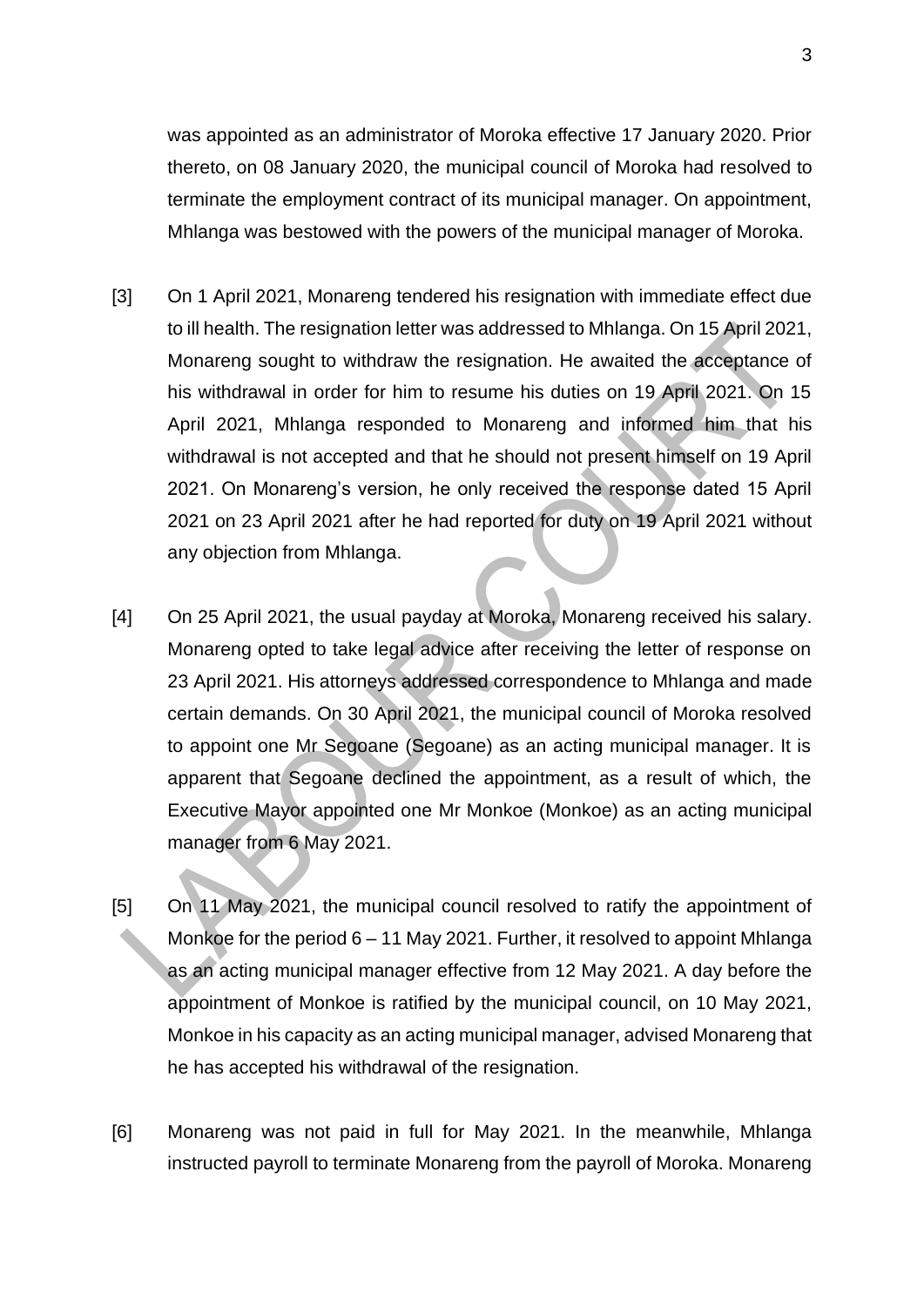put up a solid fight with regard to the turn of events and his lawyers and those of Moroka exchanged correspondence regarding the termination from the payroll. Ultimately, on 25 June 2021, Monareng launched the present application seeking an interim order on 2 July 2021. As indicated above, the interim order was issued.

### Evaluation

- [7] In opposing this application, Moroka raised a preliminary point effectively seeking a rescission of the interim order on the basis that it was erroneously granted. The power of this Court to rescind its orders or judgments emanates from section 165 of the Labour Relations  $Act<sup>1</sup>$  (LRA). Such power only applies to final orders and judgments. An interim order is not final in nature. Its lifespan is until the return day as set by the Court issuing it or an anticipated day. Once Moroka became aware of the order, its options were (a) to anticipate the return day; or (b) to await the return day as set by the Court, in order to challenge the validity of the interim order. Interim orders are issued based on a *prima facie* right even if the right is open to some doubt. Moroka did not anticipate the return day. Instead, on 2 December 2021, the order was extended to enable the parties to file the relevant affidavits. Monareng contends that the order is not rescindable because Moroka failed to comply with the 15 day prescribed period. I agree that the order is not rescindable but not on this basis. The conclusion I reach is that the point *in limine* is bad in law and it is accordingly not upheld.
- [8] Monareng, in turn raised preliminary points relating to the *locus standi* of Mhlanga as well as lack of authority to oppose the granting of the final order. In law *locus standi in iudicio*, simply means the right or capacity to bring an action. A witness does not require a *locus standi* to testify. Mhlanga is a witness in this application. He is not a party and did not institute an action against anybody. He is the municipal manager and the accounting officer of Moroka. He testified that by virtue of his position as the municipal manager, he is authorised to oppose the application on behalf of Moroka as a party to this litigation.

 $1$  No. 66 of 1995, as amended.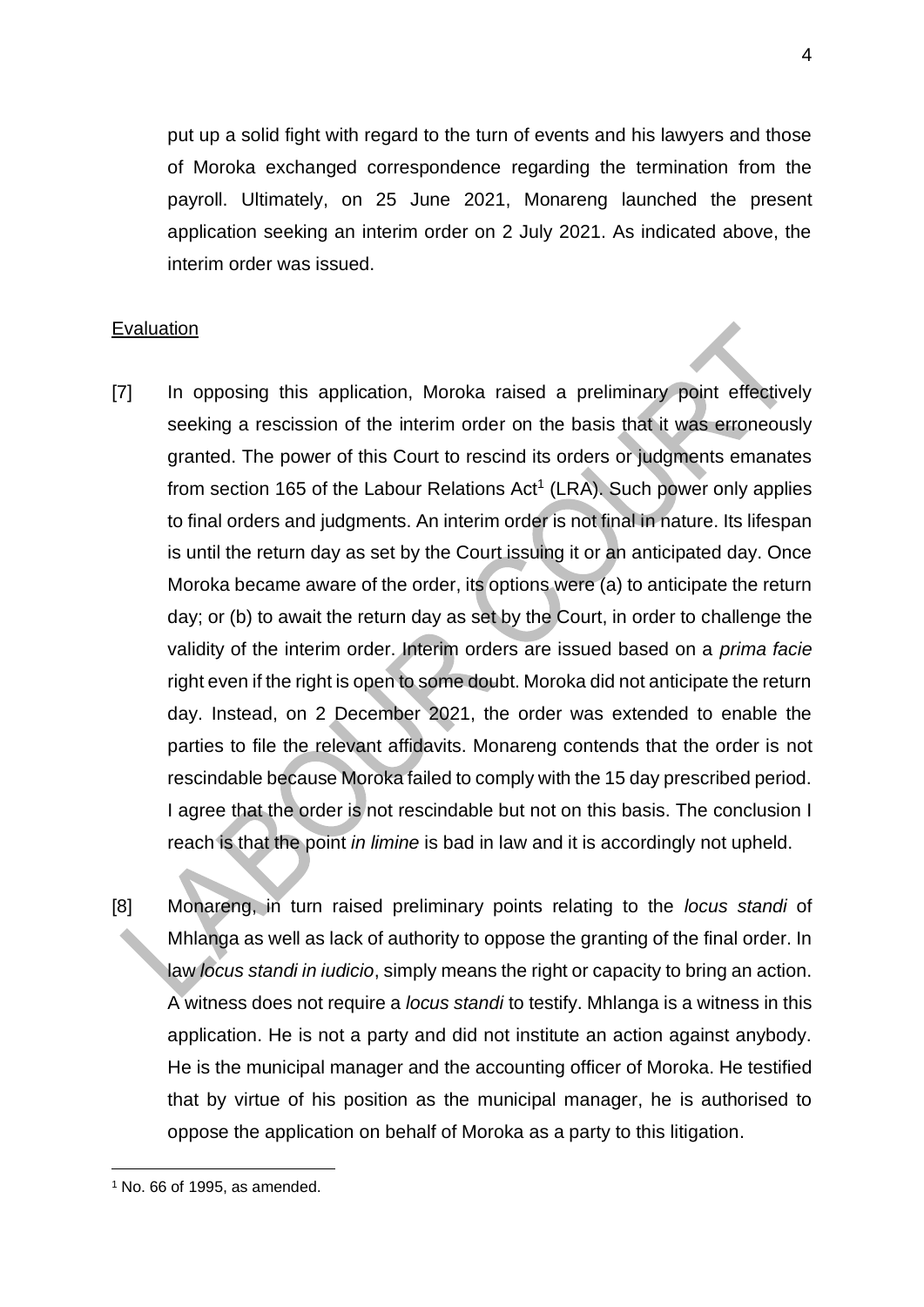[9] The real point is whether Mhlanga is authorised to oppose the application on behalf of Moroka. Moroka is a legal entity under the control of a municipal council. A municipal council is statutorily authorised to delegate its powers to a municipal manager<sup>2</sup>. On Mhlanga's version, in his capacity as a municipal manager it is his delegated function to oppose litigation matters. Monareng's contention is that Mhlanga was not appropriately appointed as a municipal manager. On the objective evidence, Mhlanga is the municipal manager of Moroka and as such, he is authorised to oppose this application. Mr Maluleke appearing for Monareng argued that placing a municipality under section 139 (1) (b) of the Constitution, does not divest the municipal council and the municipal manager of its powers. He cited two authorities in support of this argument. I have no qualms with those authorities. Mhlanga was appointed as an administrator and in terms of the terms of reference, he assumed the role of the municipal manager. In terms of the delegations of authority, which were adopted by Moroka, the municipal manager is delegated with the powers to initiate and defend legal proceedings on behalf of the municipality. Upon production of the delegation of authority document, Mr Maluleke kicked up a tremendous fuss and suggested that the delegation of authority has expired because it ought to be reviewed yearly and there is no evidence that a copy produced in Court was the reviewed and applicable one. This was viewed by the Court as an act of kicking the can down the road. The fact that a municipality reserves to itself the power to review delegations of authority does not suggest that every year the delegations must change. Some delegations may remain for years for as long as the need to review them within the contemplation of section 59 (2) (f) of the Municipal Systems Act<sup>3</sup> does not arise. When a party is challenged to prove authority, such party is entitled to at any time during the proceedings prove its authority. Once proof is submitted, it is not incumbent on the other party, who called for it, to say that the proof is unacceptable. It becomes the duty of the Court to decide whether the authority as challenged has been proven. In this regard, this Court is satisfied that Mhlanga in his

<sup>2</sup> See: Section 59 of the Municipal Systems Act No.32 of 2000.

<sup>3</sup> No. 32 of 2000.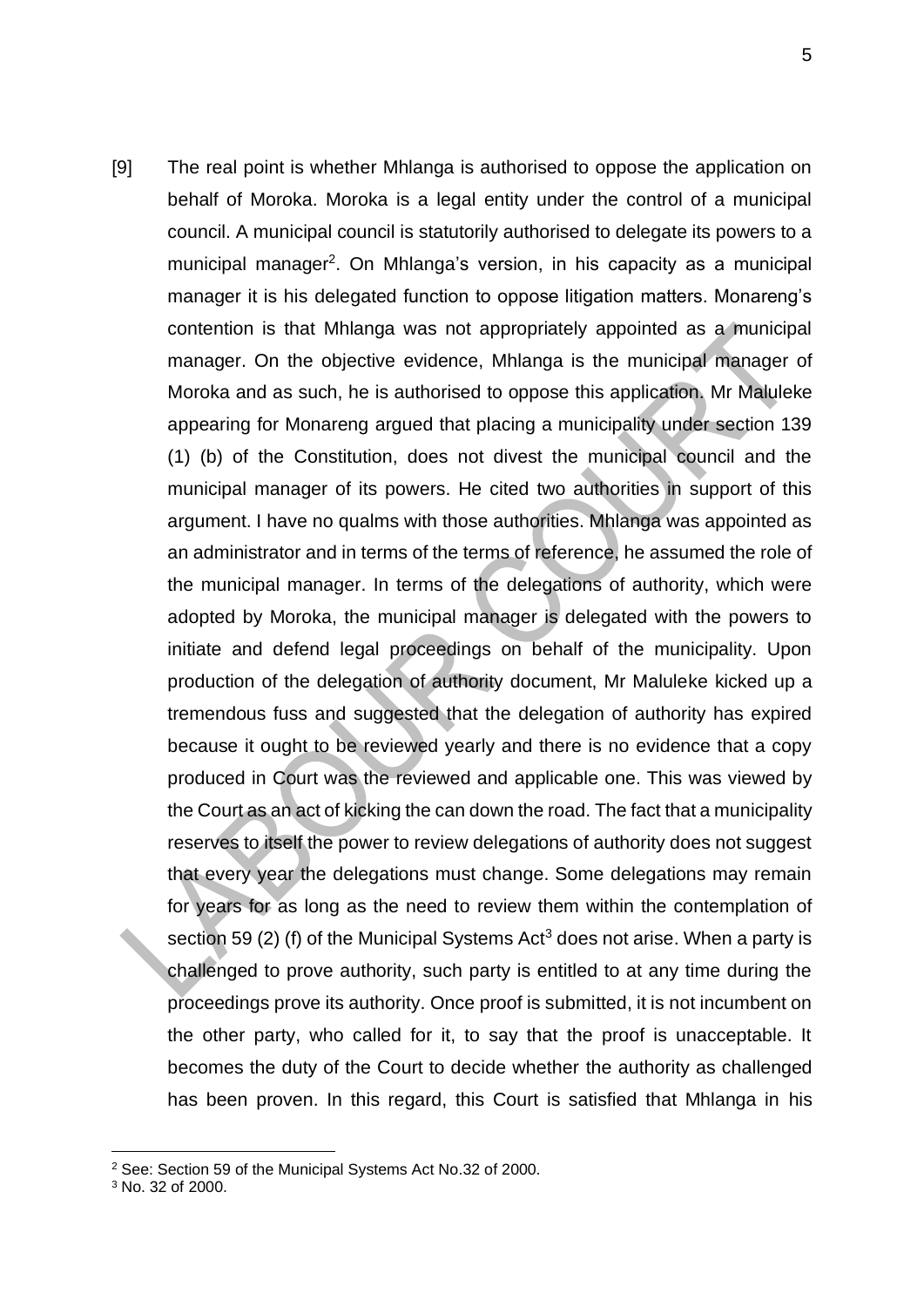capacity as a municipal manager is duly authorised to defend this application on behalf of Moroka. There is no doubt in the Court's mind that it is dealing with Moroka as a municipality and not some passer-by.

[10] Turning to the merits of this application. It is common cause that Monareng resigned on 1 April 2021. Resignation as a voluntary act is a unilateral act that ends the employment relationship. Resignation takes effect once communicated to an employer and it is incapable of being withdrawn unless an employer consents thereto. Mr Maluleke argued that Mhlanga is not the employer to whom the resignation must be communicated. The employer is the municipal manager of which Mhlanga was not in his submission. Therefore, the resignation does not take effect because it was not communicated to the employer, so went the submission. In support of that argument, he placed reliance on the decision of *ANC v Municipal Manager, George Local*  Municipality and others<sup>4</sup>. In the Court's view, this is a misguided reliance. That case dealt with a resignation of a councillor in terms of section 27 (a) of the Municipal Structures Act<sup>5</sup>. The section specifically required that a resignation must be in writing. Owing to the fact that the section did not specify as to whom should the written resignation be directed, Maya JA writing for the majority had the following to say:

> "Regarding the question of a proper recipient, the Legislature has not identified the party within the municipal council upon whom the resignation must be served to be effective. It seems to me that there may well be a strong case for the submission that the municipal manager is such a party considering the functions and powers of this functionary…it is the municipal manager who is statutorily tasked to attend the immediate consequences of a councillor vacancy. In addition, notification of a councillor's resignation has historically been given to the municipal manager's counterpart, the town clerk…But regardless of these strong indicators, I will assume without deciding that here the municipal manager upon whom notice of the resignation was served was indeed the proper recipient of such notice."

<sup>4</sup> [2010] 2 All SA 108 (SCA)

<sup>5</sup> No. 117 of 1998.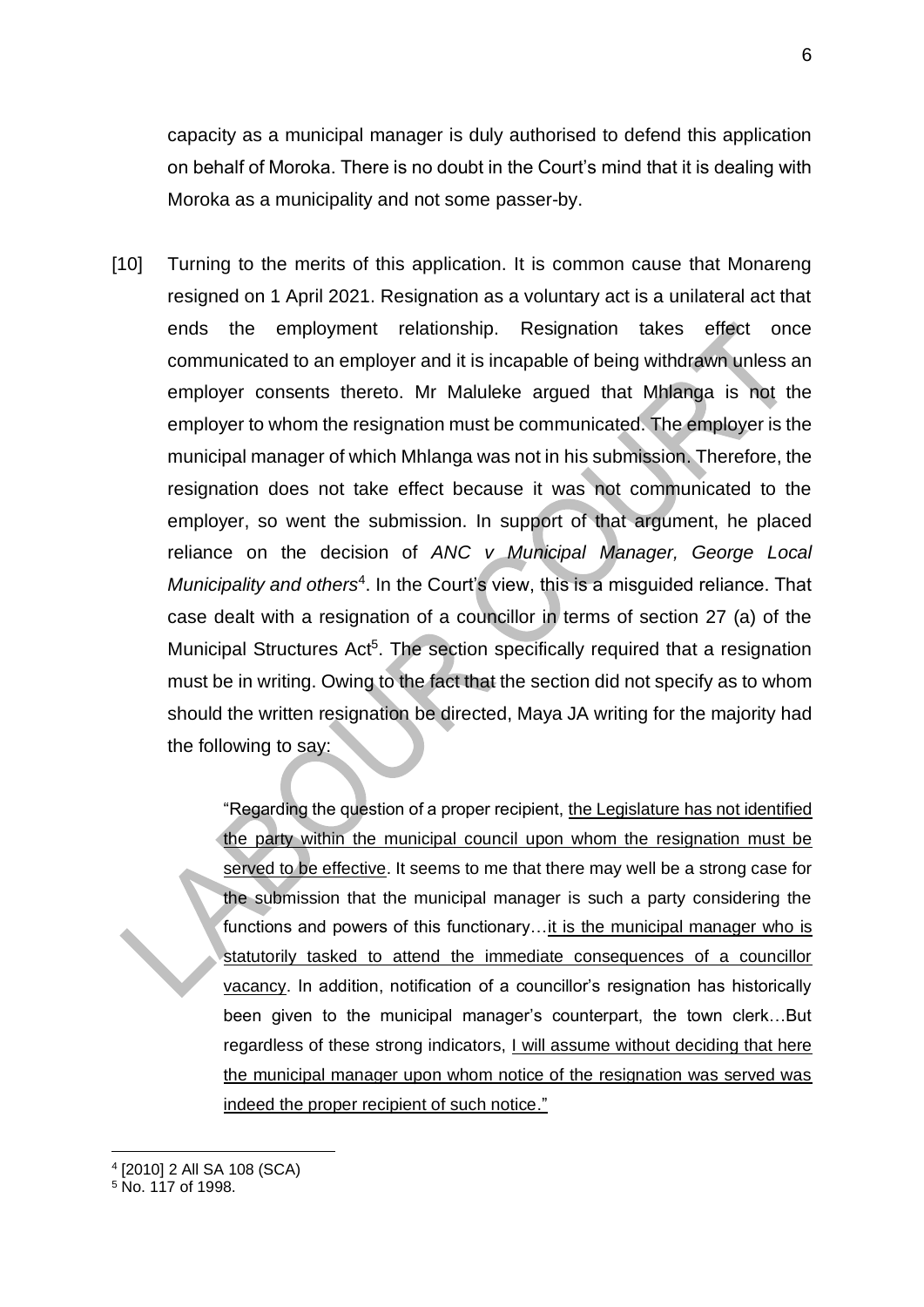- [11] Therefore, I reject the argument that a resignation by an employee of a municipality only takes legal effect if communicated only to a municipal manager. In my view anyone superior to an employee is sufficient. He or she represents an employer one way or another. Imagine a cleaner at the municipal offices bypassing his or her supervisor and shooting straight to the head of administration to deliver a resignation notice. Such will not make sense. Ironically, Monareng himself communicated his resignation letter to Mhlanga although; he now contends that he was not the representative of Moroka. He justifies that action by stating that at the time there was no municipal manager – taken to the submission by Mr Maluleke – there was no employer. This does not make sense and it appears to be an afterthought in order to suit an argument belatedly developed by the legal team. This Court must reject this. There is no doubt that Mhlanga read the resignation letter. Having read it, communication to an employer has happened. Accordingly, the resignation was effective on 1 April 2021. The veritable question in this matter is whether the employer, Moroka has consented to the withdrawal or not. It is common cause that on 15 April 2021, Mhlanga in his capacity, as a municipal manager did not consent to the withdrawal. Thus, Monareng was bound to leave the employ of Moroka by 1 April 2021. Monareng contends that he only had to know about the refusal to consent on 23 April 2021. Even if this Court were to accept that, fact remains that Moroka did not consent to the withdrawal.
- [12] Did Moroka consent on 10 May 2021? Monkoe represented the employer on 10 May 2021. At that time, Mhlanga had already refused to consent to the withdrawal. In my view, where an employee withdraws a resignation, all it means is that such an employee is seeking to be rehired or re-employed. On Monareng's own version, his resignation took effect on 01 April 2021. This in simple terms means that an employer and employee relationship ends and in this instance, it ended on 1 April 2021. A strange submission, which was supposedly, predicated on the Labour Appeal Court judgment of *Standard Bank of South Africa Ltd v Chiloane*<sup>6</sup> was made to the effect that since Monareng

<sup>6</sup> (2021) 42 ILJ 863 (LAC).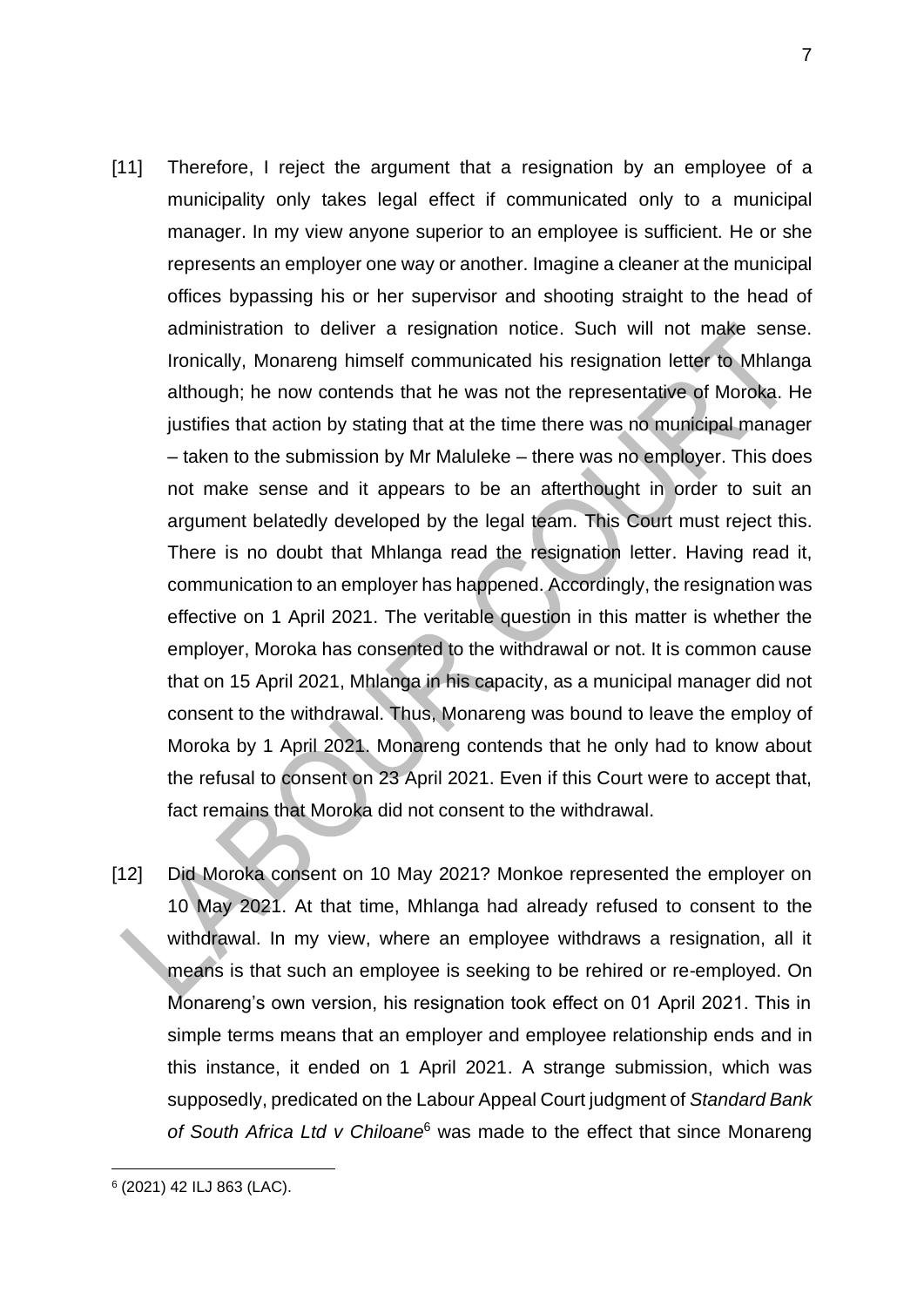failed to serve the notice period – an act of breach – then the resignation did not take effect. I disagree. Reliance was placed on paragraph 22 of the *Chiloane* judgment, which stated that the contract and the reciprocal obligations contained in it only terminate or take effect when the specified period runs out. This statement was unashamedly taken out of context. The *Chiloane* case dealt with the taking of disciplinary steps and it concluded that during the notice period an employer is free to proceed with the disciplinary steps.

- [13] This is of course different to the question whether resignation is a unilateral act that ends an employment relationship once communicated to the other party to the relationship; namely the employer. To my mind, a *plethora* of authorities supports a view that resignation takes effect once communicated. This is so even if an employee is contractually obligated to serve a notice period and does not serve it.
- [14] Most authorities that dealt with the issue of consent to withdraw a resignation did not expatiate on the question how such a consent must be expressed and what it effectively meant in law. Does it mean the resignation did not take effect and it is wished away? Does it mean, it took effect, but a new contract of employment is entered into or not when its effect – ending the employment relationship - is unravelled? In my view, once resignation has taken its legal effect, which was the case in this matter, consent to withdraw it means reemployment or rehire. Re-employment and or rehiring requires compliance with certain statutory requirements in the context of the local government. On proper reading of the judgment by Murray J in *Rustenburg Town Council v Minister of*  Labour and Others<sup>7</sup>, what emerges is that a permission of the town council was required to consent to the withdrawal of a resignation. In precise terms, the learned Justice said:

"In the present case the position was undisputed and I think undisputable, the town clerk is the authorised agent of the applicant council empowered to receive communications to it: once therefore the resignation in question had

<sup>7</sup> 1942 TPD 220.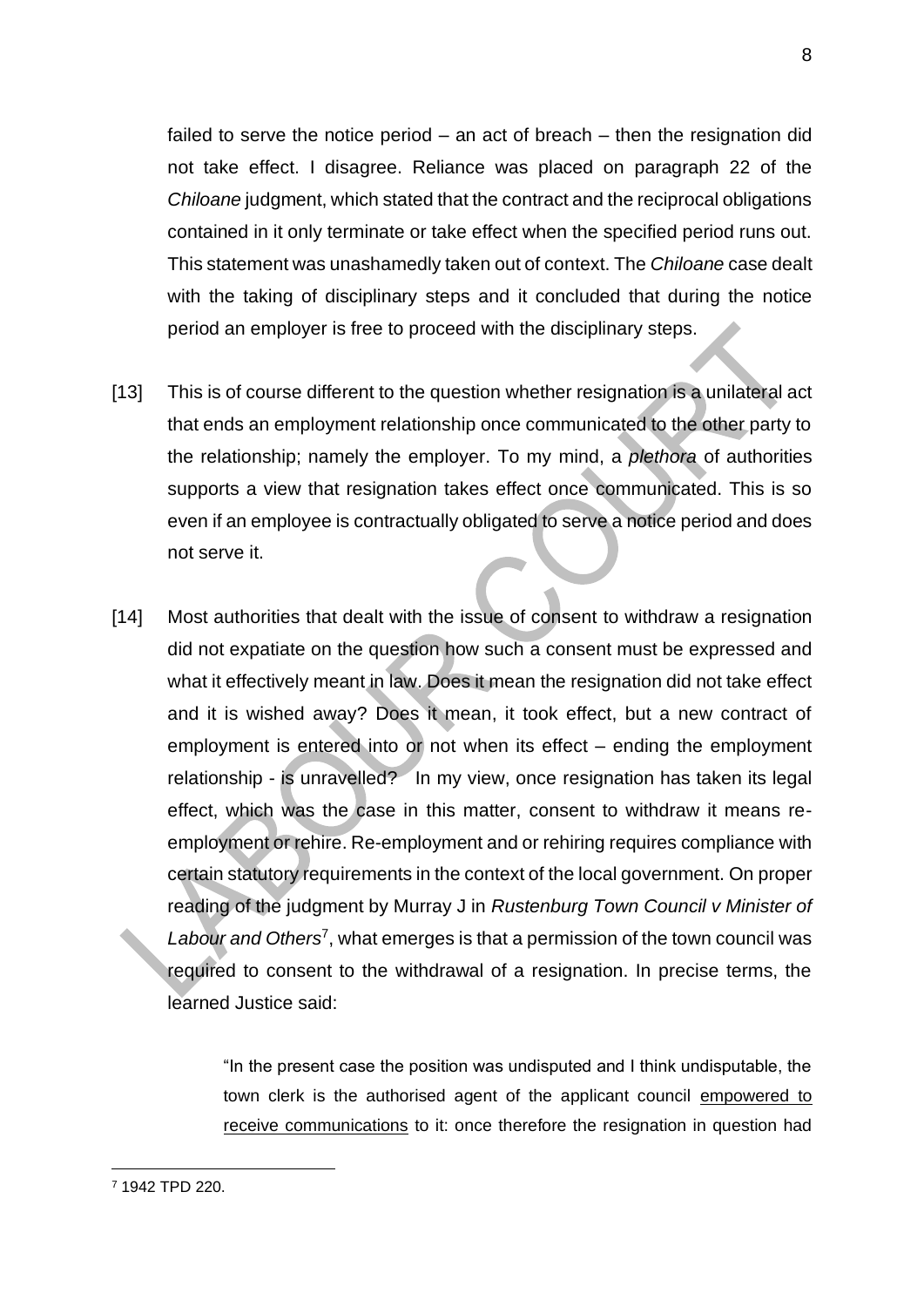been lodged with him, it constituted a final act of termination by the third respondent, the effects whereof he could not avoid without the permission of the applicant council…But on general principles it seems to me that it is only with the consent of the party receiving notice that a notice of termination may be abandoned or withdrawn during its currency – *Hailsham* (vol 20 sec 153) states this to be the position in regard to leases, and letting of services stands in my opinion upon the same footing."

[15] It seems to me that the withdrawal must be made during the currency of the notice period for it to be consented to. Thus, at the time the consent was purportedly given by Monkoe, a month had elapsed – the notice period capable of being given by Monareng in terms of his contract of employment. What then was left was for the effects of voidance to be permitted by Moroka. The consent referred to by Murray J is one applicable in a lease and letting of services situation<sup>8</sup>. In *Rosebank Television and App. Co. v Orbit Sales Corp Ltd<sup>9</sup>,* Nicholas J hinted that once a party resigns what will bring him or her back is a re-appointment. In precise terms he said:

> "The fact that the resignation was not accepted until  $25<sup>th</sup>$  October 1966 is accordingly irrelevant. It became effective when it was communicated to the defendant, and in terms of art. 66 of the company's articles of association, Ginsberg's office as a director was vacated *ipso facto* on the giving of the notice of resignation. In my view, therefore, Ginsberg resigned as a director on the  $4<sup>th</sup>$ March 1966. There is no evidence that he was subsequently **re-appointed**. "

[16] This Court in *Phokwane Local Municipality v Mabusela and others*<sup>10</sup> had the following to say:

> "Lack of authority to contract vitiates a contract. In the local government sphere, the authority to contract is circumscribed by legislation. In terms of section 55 (1) (e) of the Local Government: Municipal Systems Act (Systems Act)<sup>11</sup>, a

<sup>8</sup> See: AJ Kerr *The law of Sale and Lease*, Third Edition, Butterworths, 2004 at pages 489.

<sup>9</sup> 1969 (1) SA 300 (T).

<sup>10</sup> Unreported decision. Case No: JR1044/20. Delivered: 07 March 2022.

 $11$  Act 32 of 2000 as amended.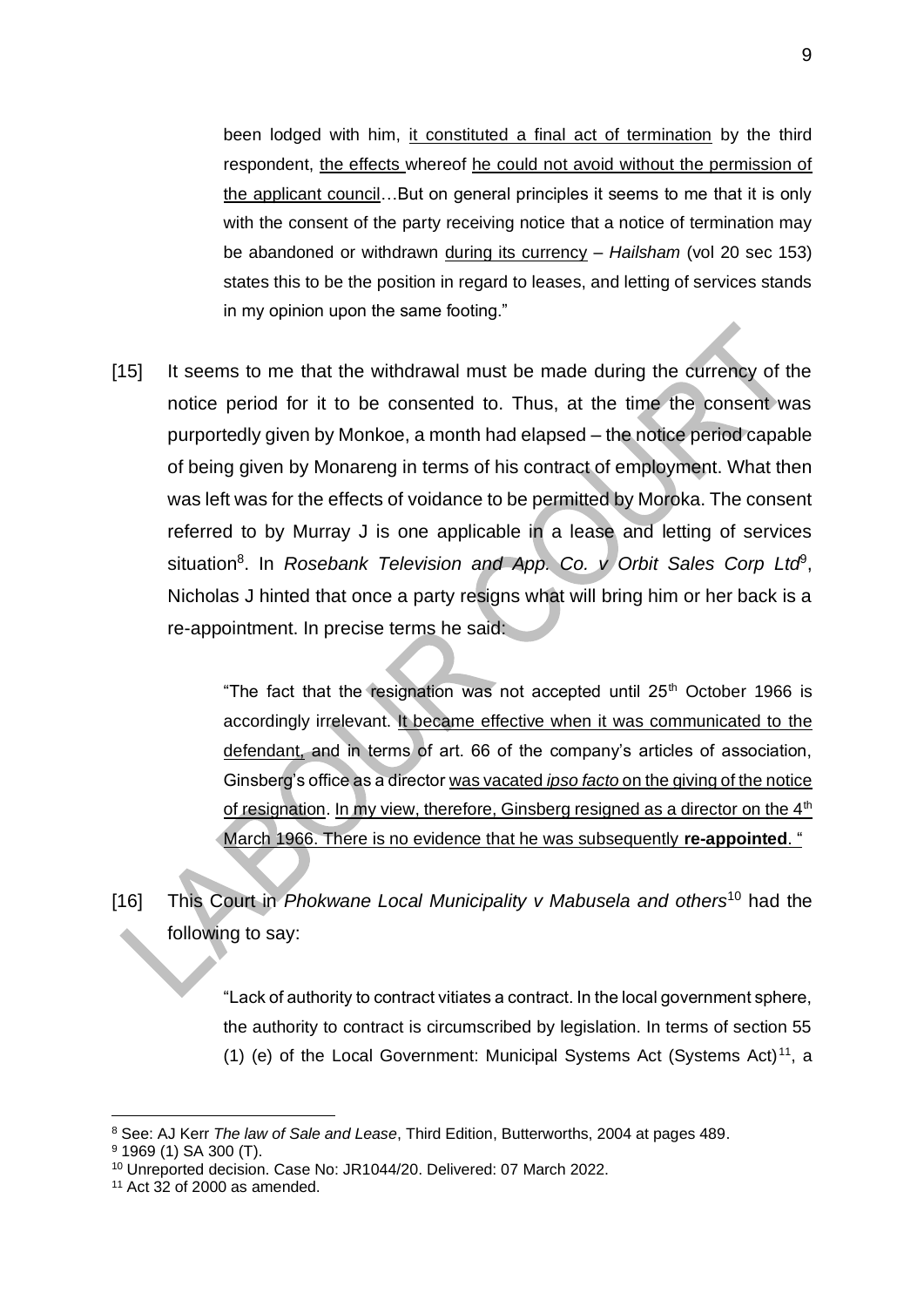municipal manager, subject to the policy directions of the municipal council is responsible and accountable for the appointment of staff. In terms of section 55 (2) (c), a municipal manager in his capacity as an accounting officer is responsible and accountable for proper and diligent compliance with the Municipal Finance Management Act (MFMA).<sup>12</sup> In terms of section 15 of the MFMA, a municipality may incur an expenditure only in terms of an approved budget and within the limits. In terms of section 16, the municipal council approves budgets. This function is non-delegable in terms of section 160 (2) (b) of the Constitution. In terms of section 66 (1) of the Systems Act, a municipal manager is obligated to develop a staff establishment acting within the policy framework determined by the municipal council and submit it to the municipal council for approval.

Regard being had to the provisions of the Systems Act read with the MFMA, it is apparent that the Municipal Manager of a Municipality does not have unfettered powers to have a changed staff establishment<sup>13</sup> and to incur and attract expenses on behalf of the Municipality. Phokwane, specifically challenged Marima to show that Lenkoe had the power to contract with him over the car allowance."<sup>14</sup>

[17] Assuming for now that Monkoe appropriately consented to the withdrawal, in my view, given the fact that the resignation had taken effect on 1 April 2021, Monkoe effectively rehired Monareng on 10 May 2021. Any other view will bring about chaos, particularly in the local government sphere. Imagine a situation where a bosom friend of a municipal manager or somebody superior resigns and after several months, he or she returns to his bosom friend and ask to withdraw the resignation and the friend obliges and consents. Then if no statutory requirements are to be followed, the fact that the friend representing the employer consented is enough to bring a staff back to the administration of the municipality at a cost for that matter. To my mind, this is a recipe for disaster and it makes a mockery of the recruitment policies put in place by a municipal council. The question then becomes, did Monkoe comply with the statutory

 $12$  Act 56 of 2003 as amended.

<sup>13</sup> See: *Charity Nthembi Pule and 8 Others v Phokwane Local Municipality* (C133/2020) dated 17 August 2021.

<sup>14</sup> Ibid at para 12 and 13 of the judgment.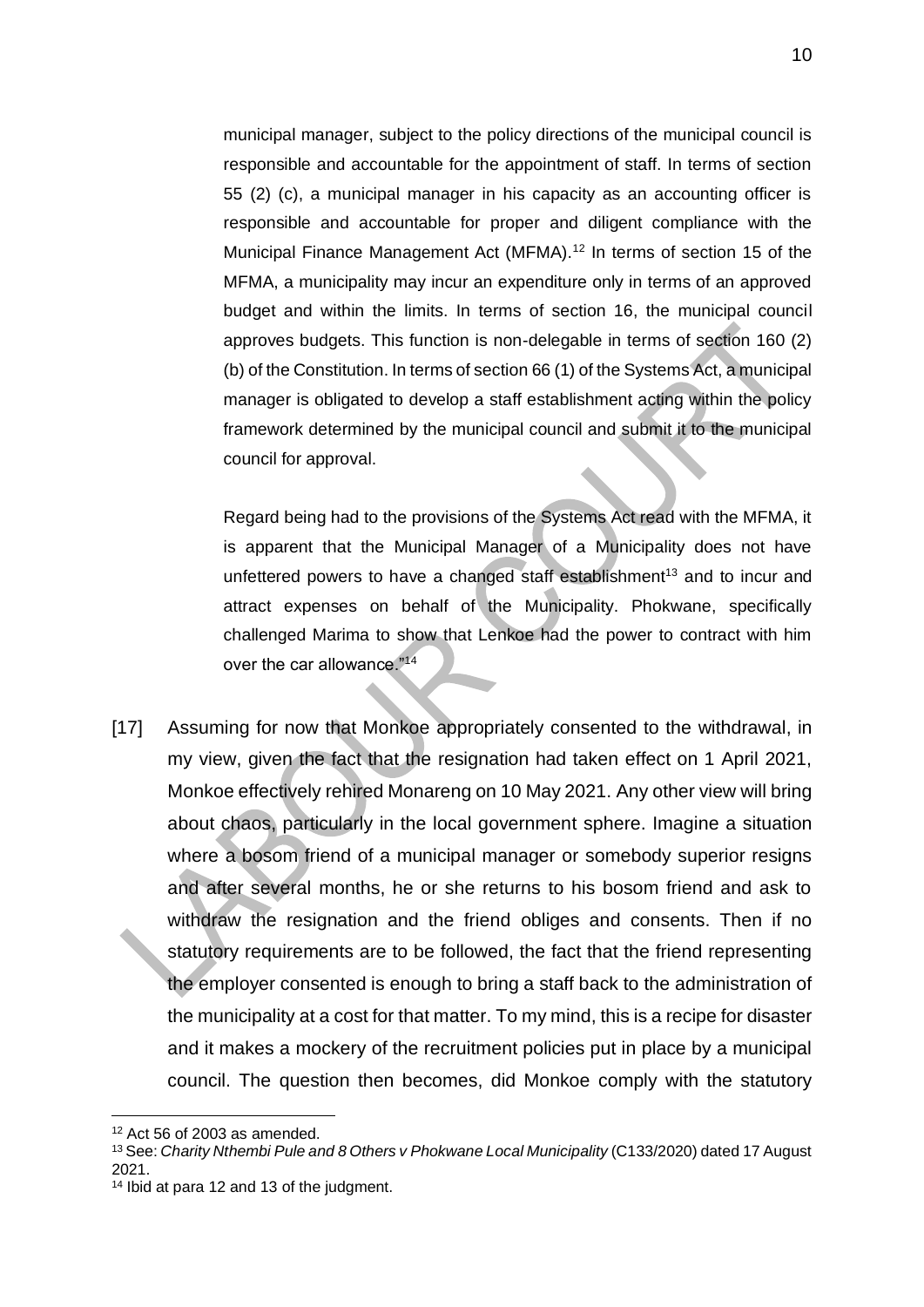requirements in rehiring Monareng. The short answer is no. Mr Maluleke argued that the provisions of section 55 (1) (e) of the Systems Act finds no application. Ms Makhajane, appearing for Moroka disagreed with the argument. I, agree with Ms Makhajane. It being a statutory mandate, non-compliance with such a mandate leads to a nullity<sup>15</sup>. More recently, the Constitutional Court under the hand of Madondo AJ in *NEHAWU and others v Minister of PSA and others*<sup>16</sup> confirmed that:

- "[73] It is also a fundamental principle of our law that an actor must be legally empowered to perform any act in question and that public power can only be exercised by a lawfully constituted authority.
- [89] The end result is that the State's failure…to comply with the requirements of regulations…renders the resultant collective agreement entered into between the parties under the LRA invalid and unlawful…
- [108] ...The general rule is that if an invalid agreement is void, it gives rise to no legal obligations, which means that the State cannot be ordered to comply nor can it be ordered to perform, as there is nothing in the eyes of the law to be complied with nor enforced…"
- [18] Therefore, in the eyes of the law, the rehiring of Monareng, in the manner in which it happened, cannot be enforced. Just as a side comment, when Monkoe corresponded with the attorneys of Monareng, it is clear he was not acting in the best interests of Moroka. Nonetheless, the above being the legal position, this Court cannot confirm an order declaring that Monareng is still an employee of Moroka and that his salary and benefits should be reinstated. He resigned and his resignation took effect and incapable of being withdrawn. It seems to be the case of Monareng that the fact that he returned to work on 19 April 2021 without any objection, implies consent. Silence, although golden, does not mean acquiescence. The fact that Mhlanga did not object does not imply consent. This Court in *SAMWU obo Hlonipho MM v SALGBC and others*<sup>17</sup> had the following to say:

<sup>15</sup> See: *Wilken v Kohler* 1913 AD 135; *Magwaza v Heenan* 1979 (2) SA 1019 (A); and *Milner Street Properties (Pty) Ltd v Eckstein Properties (Pty) Ltd* 2001 (4) SA 1315 (SCA).

<sup>16</sup> (CCT21/21, 28/21, 29/21 and 44/21) [2022] ZACC 6 (28 February 2022).

<sup>17</sup> Unreported decision. Case no: JR 2159/09. Delivered: 22 March 2013.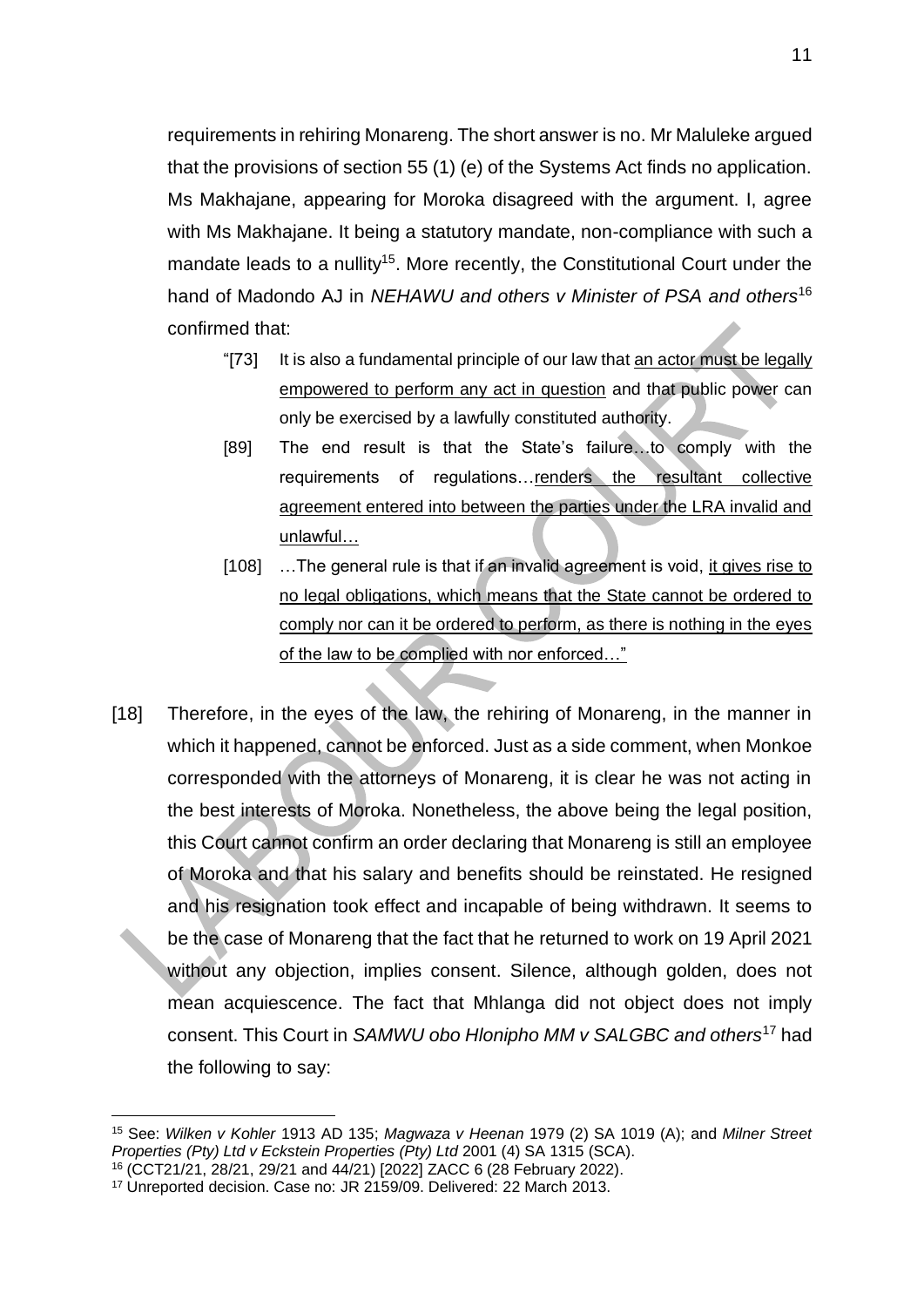- "[19] …At that time, Hlonipho herself had terminated the employment relationship. The fact that, whilst her attempt to withdraw her resignation was being considered, she continued with her work does not detract from the fact that she terminated her employment…"
- [19] A similar approach was taken in *SJBRWDSUL v Canada Safeway Limited*<sup>18</sup> where the following was said:

"The Union made it clear that it was not trying to vitiate the grievor's resignation. Rather, it was basing this grievance on the fact that the grievor continued to be employed after the Employer received notice of her resignation that she continued to be employed after she had withdrawn her resignation, and that her resignation had never been accepted by the Employer in writing or by any act or action.

In our view, this argument fails. The grievor's resignation took the form of a notice that she was terminating her employment. Her last day of work was to be two weeks later. In these circumstances, the Employer was obligated to treat her as an employee…until the effective date of her resignation. Her attempt to withdraw her resignation did not change this obligation. As to the argument that her resignation had never been properly accepted, we point out that the Employer had no choice but to accept the resignation. It had no right to refuse to accept it. No formal action by the Employer was required to make it effective.

The grievor had effectively resigned from her position with the Employer, and that is the end of it."

[20] Monareng puts high premium on the fact that on 25 April 2021, he received his salary. In my view, that does not imply that Moroka consented to his withdrawal of the resignation. On 15 April 2021 or 23 April 2021, the accounting officer, Mhlanga unequivocally stated that the purported withdrawal of resignation is not accepted. Ordinarily, payrolls are prepared sometimes on a specific day. If by 1 April 2021, the person responsible for payroll of Moroka was not informed

<sup>18</sup> 2007 CanLII 71031 (SKLA).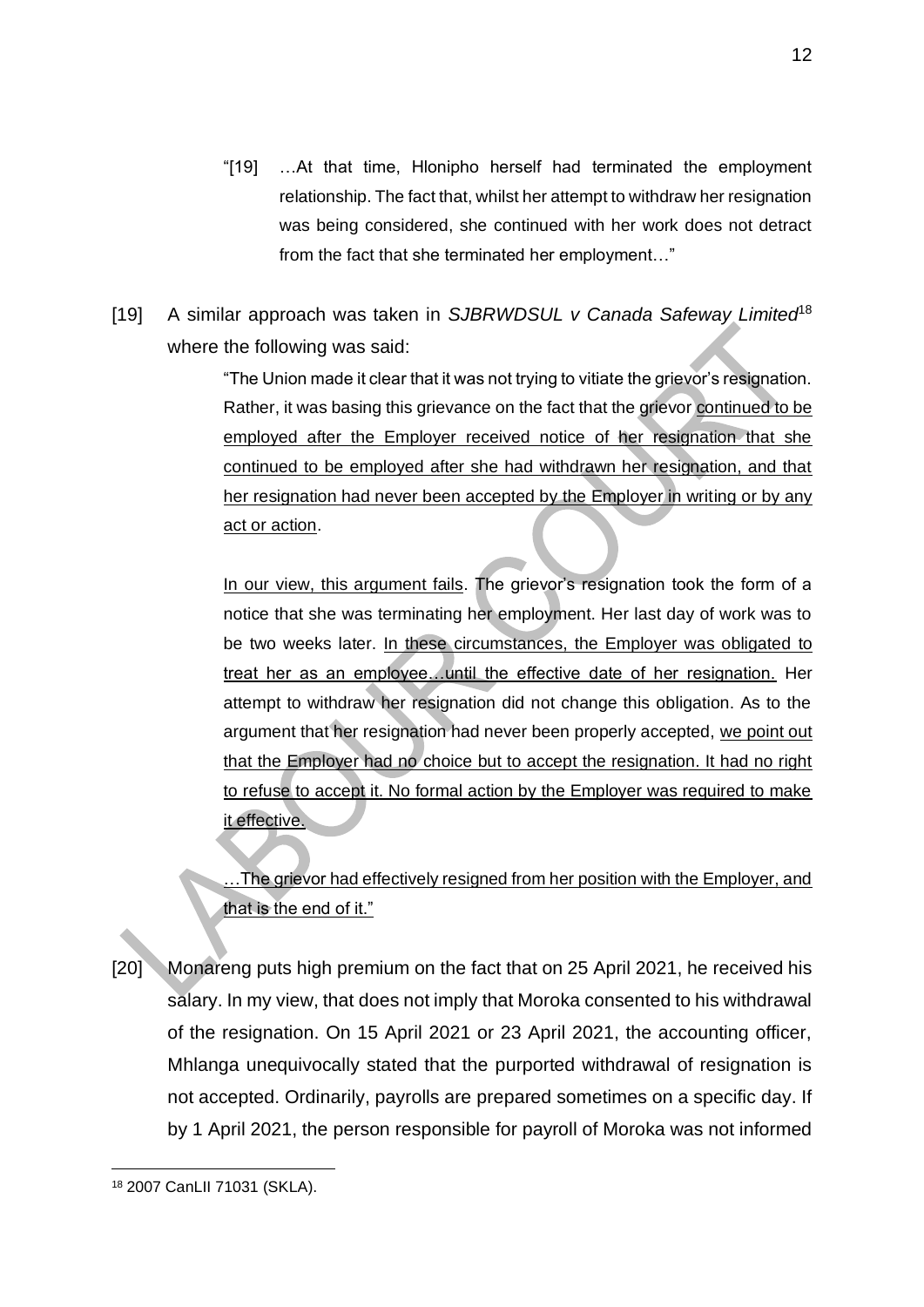that Monareng has left without even serving a notice period, it may happen that Monareng was paid in error.

- [21] The resignation of Monareng did not happen in the heat of a moment. He provided reasons why he was resigning. It was due to ill health. He had a subjective intention to quit and his conduct of continuing to not report for duty from 1 April 2021 to 18 April 2021, objectively confirms his subjective intention to quit.<sup>19</sup> Therefore, unless he can demonstrate "*special circumstances*" <sup>20</sup> he cannot by law be allowed to approbate and reprobate at the same time. The doctrine of election is very much part of our law. He consciously elected to resign. He must be allowed to remain in that freely chosen path. In *Z v European*  Patent Organisation<sup>21</sup>, the Administrative Tribunal of the ILO, constituted by Judges Barbagallo, Hansen and Moore had the following to say:
	- "[9] The complaint is unfounded. The complainant offered to resign and the offer was accepted. The legal effect was a resignation from which the complainant could not resile and which cannot now be voided."
- [22] Monareng in seeking to retract his resignation stated that, *"It gives me pleasure that my health as prompted resignation has miraculously improved that I am normal to endure the temperature in the area*". It is indeed a miracle that on 1 April 2021, he resigns due to undisclosed illness and 15 days later the undisclosed illness suddenly dissipates.
- [23] As at 1 April 2021, Monareng has by word shown a clear and unambiguous intention not to go on with his contract of employment<sup>22</sup>. It must have been clear to the reader, Mhlanga in this instance that Monareng does not intend to fulfil his part of the contract. It must be presumed that once Mhlanga received the resignation letter on 1 April 2021 and having not objected immediately, he accepted the resignation of Monareng. In any event, there is no legal

<sup>19</sup> See: *Newfoundland Association of Public Employees v Health Care Corporation of St Johns* 1999 CanLII 20361 (NLLA).

<sup>20</sup> See: *Kwik-Fit (GB) Limited v Lineham* [1992] IRLR 156.

<sup>&</sup>lt;sup>21</sup> Judgment No. 4053 Session 126<sup>th</sup> ILO Administrative Tribunal (26 June 2018)

<sup>22</sup> See: *Sihlali v SABC Ltd* [2010] 5 BLLR 542 (LC) para 11-14.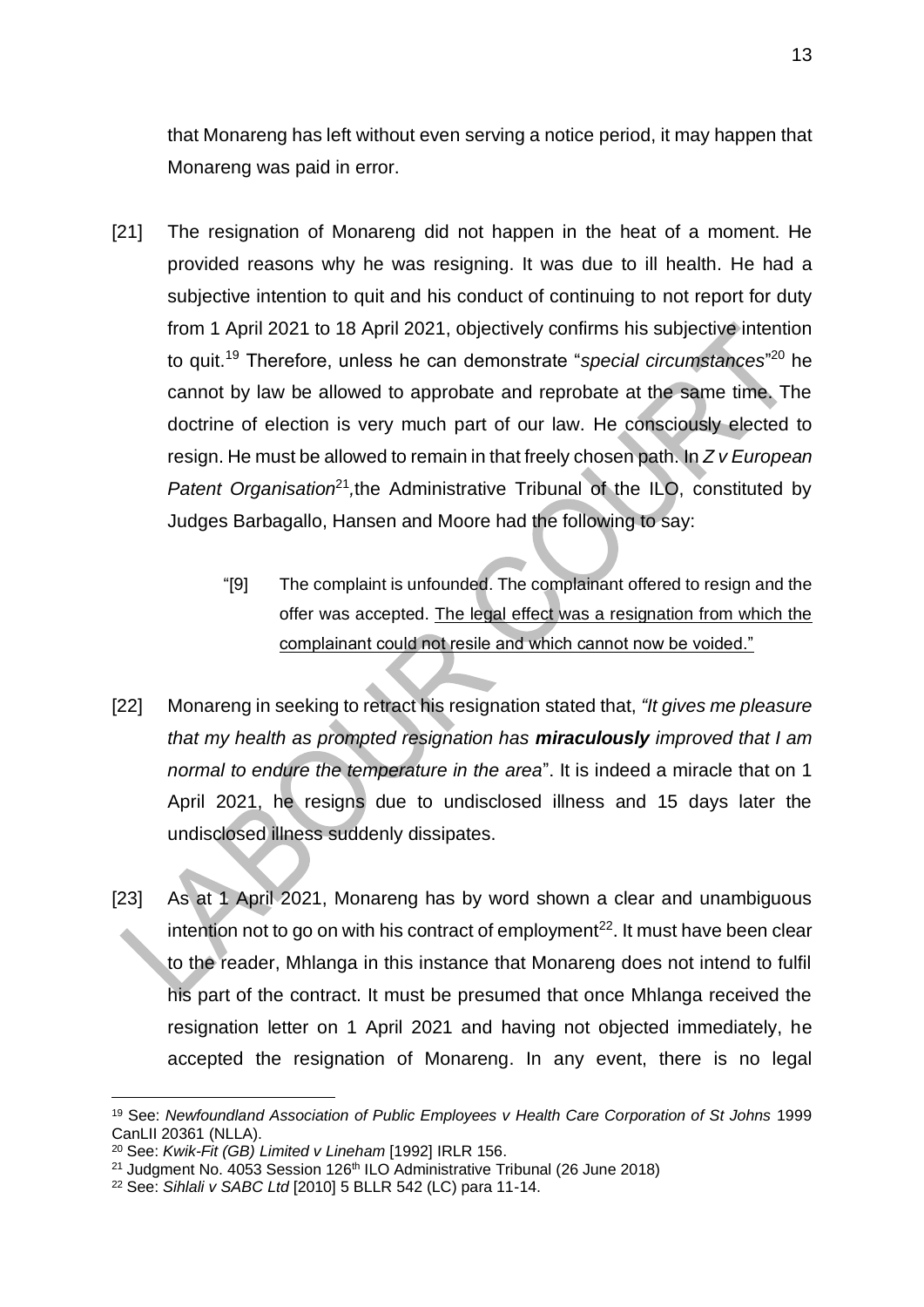requirement that the resignation must be accepted. The only thing that would save the resignation is when Moroka consents to the withdrawal – a rehire and or re-employment. As indicated above, in my view, in the local government sphere, the consent must be made in line with the statutory requirements. Mhlanga actually made the point in his letter of 15 April 2021, when he said:

- "6 Furthermore, in the Section 106 Forensic Report, the Report made adverse findings against a practice of reinstatement of employment following voluntary resignation by officials. The report determined that such conduct is irregular in breach of the law and policy provisions of the Municipality…"
- [24] I plentifully agree with the above advice. Once the statutory requirements are not met, then the rule of law suggests a nullity. My colleague Van Niekerk J in *Sihlali v SABC Ltd<sup>23</sup>* had the following to say:
	- "[15] …In the email subsequently addressed to Mpofu, the applicant contended that his contract remained in existence not on account of any diminished capacity at the time he sent the sms, but because after a lengthy period of reflection he considered his continued employment a means to the end of his restored reputation. However noble this motive may be, *it cannot in law serve as a basis to resurrect the applicant's contract of employment* some six weeks after its termination in circumstances where the demise of the contract was brought about by his applicant's voluntary and deliberate conduct."
- [25] A contract of employment can only be brought back from the ashes in the same way it is conceived; namely offer and acceptance. In *Chelmsford College Corporation v Teal<sup>24</sup>*, Judge Birtles had the following to say:
	- "[18] …She allowed the grievance and in her letter of 16 December 2009 said that "[…] the College will allow you to rescind your resignation". In

<sup>23</sup> [2010] 5 BLLR 542 (LC)

<sup>24</sup> [2011] UKEAT 0277 (17 February 2012)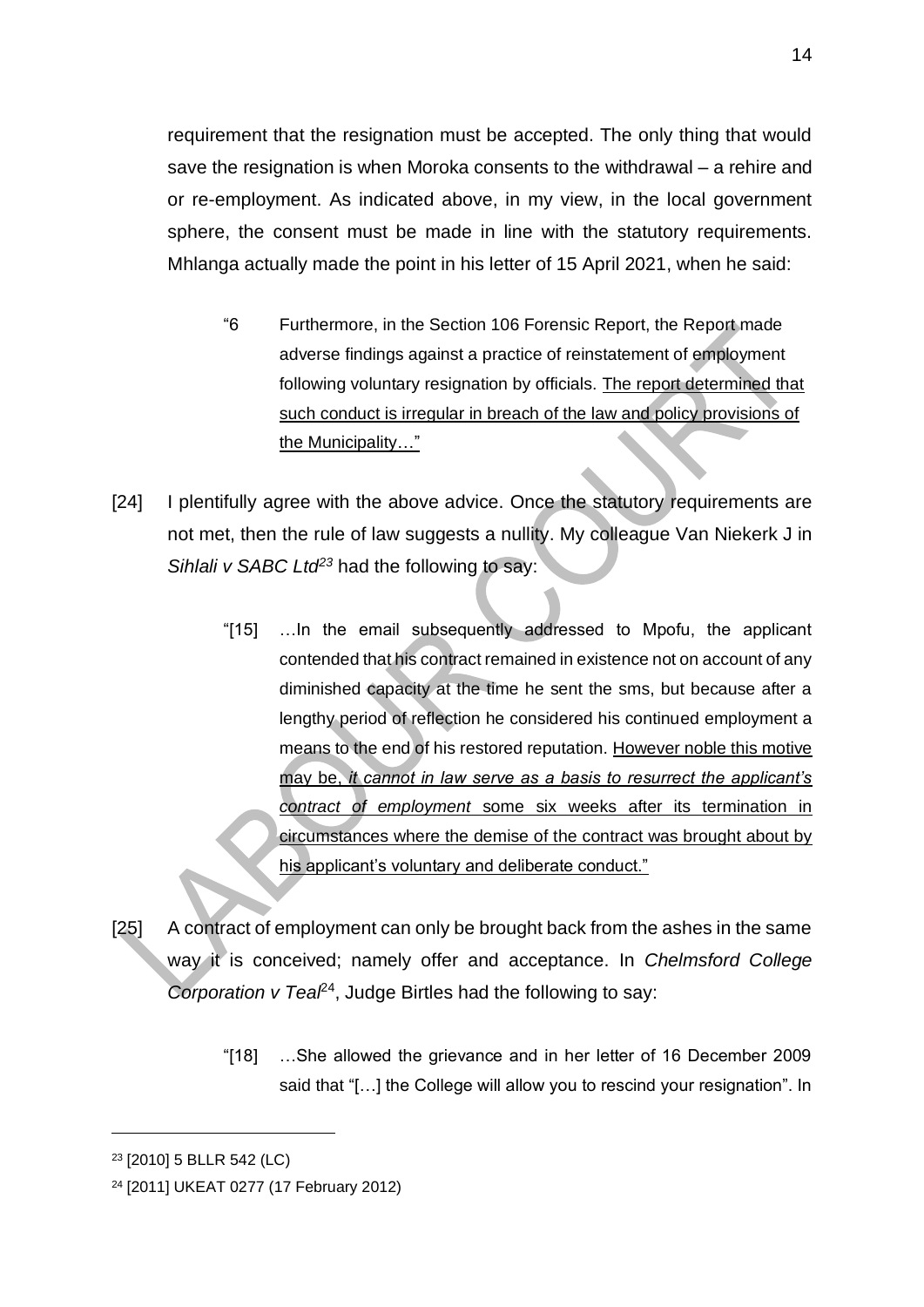that context, the word 'rescind' can only mean that the resignation was withdrawn by consent.

- [19] The Claimant in her letter of reply dated 23 December said "I am grateful to the College that they agree to rescind my resignation". This was a clear case of an effective resignation being withdrawn with the consent of the college.
- [25] For reasons I have given earlier in this Judgment, there was a contract of employment because the resignation was withdrawn by consent. The withdrawal of the resignation meant that the resignation was never effective…"
- [26] Since a contract of employment is reformed in my view, the offeror must have the necessary legal capacity and authority to make the offer. It is perspicuous to me that Monkoe lacked the authority and legal capacity to consent, in the circumstances where there was already a rejection of the withdrawal.
- [27] For all the above reasons, the interim order cannot be confirmed and must be discharged.
- [28] In the results, the following order is made:

## Order

- 1. The order of 2 July 2021 is hereby discharged.
- 2. There is no order as to costs.

G. N. Moshoana Judge of the Labour Court of South Africa

\_\_\_\_\_\_\_\_\_\_\_\_\_\_\_\_\_\_\_\_\_\_\_